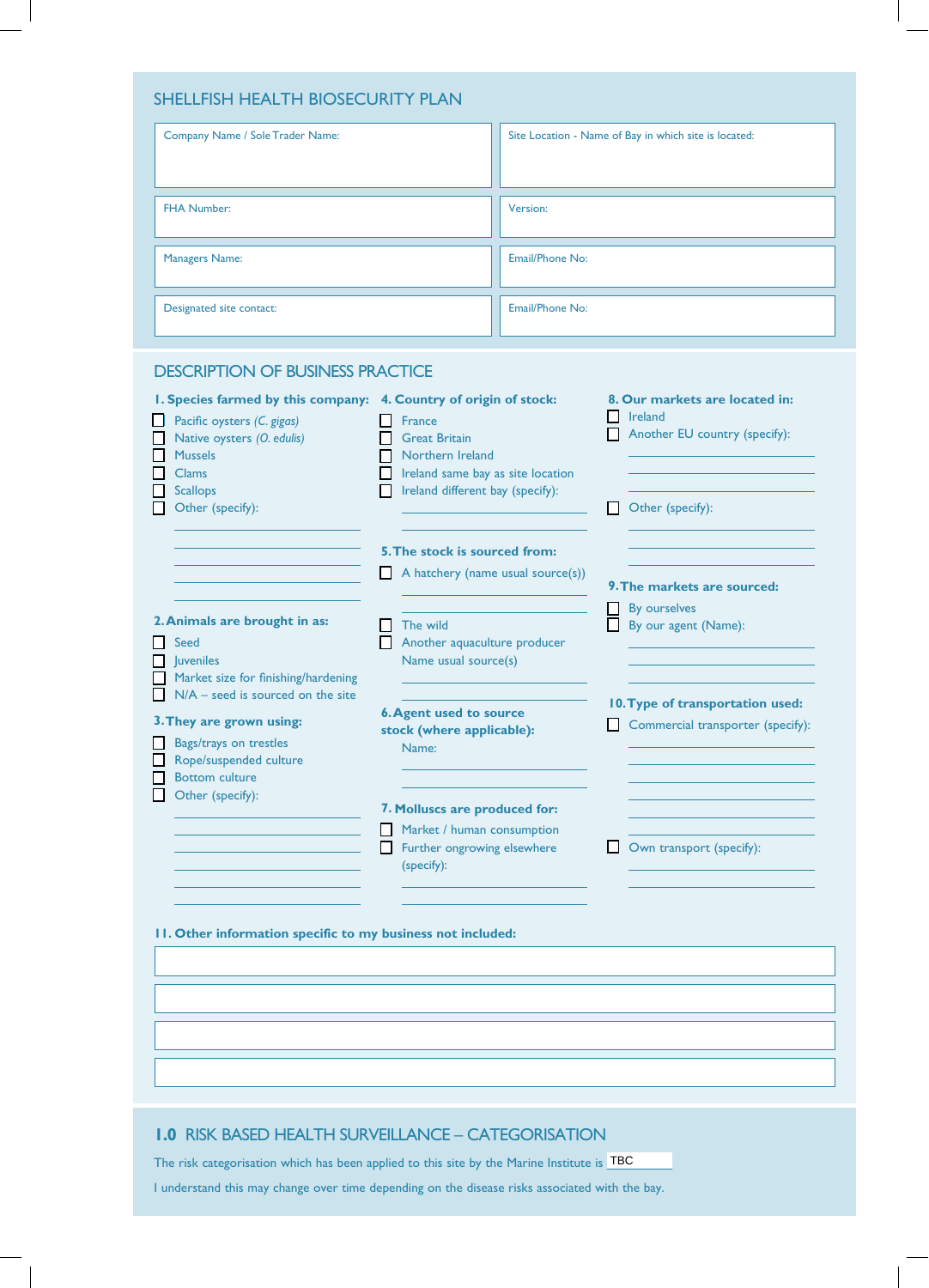# **2.0** MANDATORY NOTIFICATION TO THE MARINE INSTITUTE **2.0** MANDATORY NOTIFICATION TO THE MARINE INSTITUTE

## **THE PRESENCE OF A LISTED DISEASE**

In the event of a suspicion of the presence of a disease listed in Regulation EU 2016/429, immediate notification will be sent to the Marine Institute by Phone (091 387 200), Email (notification@marine.ie) or Text (087 184 7285).

#### **NOTIFICATION OF INCREASED MORTALITY: PACIFIC OYSTERS**

### **NOTIFICATION OF INCREASED MORTALITY: OTHER SPECIES**

*C. gigas* mortality will be recorded & reported when it reaches the following

Normal background mortality currently noted on site is:

| Seed:      | 30% | Seed:      | Unexplained increased mortality                                    |
|------------|-----|------------|--------------------------------------------------------------------|
| Juveniles: | 10% | luveniles: | above the levels outlined here<br>will be recorded and notified to |
| Adults:    | 10% | Adults:    | the Marine Institute<br>immediately.                               |

### **NOTIFICATION OF STOCK MOVEMENTS ON/OFF SITE**

Applications to Move stock will be sent to Marine Institute as Applications to Move stock will be sent to Marine Institute as

| Import:         | Application to be submitted by destination site at least 5 days prior to import. |
|-----------------|----------------------------------------------------------------------------------|
| Export:         | Application to be submitted by source site at least 5 days prior to export.      |
| Within Ireland: | Application to be submitted by source site at least 3 days prior to movement.    |

## **3.0 RECORD KEEPING**

The Fish Health Records kept by our company are as follows:

| <b>Mortality Records</b>  | <b>Cleaning &amp; disinfection Log</b> | Staff training Log    |
|---------------------------|----------------------------------------|-----------------------|
| Movements onto site       | <b>Transporter Log</b>                 | <b>N</b> Visitors Log |
| <b>Movements off site</b> | $\Box$ Health certificate records      |                       |
|                           | (incl. self-declaration documents)     |                       |

These records are retained using the Marine Institute **Shellfish Health Record Folder**. These records are retained using the Marine Institute .

Where Records are held electronically, all data fields capture the same data that is required in the Shellfish Health Record Book. Hard copies of all records are printed on a 6 m relevant section of the FHA Folder for subsequent examination by the Veterinary Inspector.

# **4.0** BIOSECURITY MEASURES/DISEASE PREVENTION PLAN **4.0** BIOSECURITY MEASURES/DISEASE PREVENTION PLAN

## **4.1 STOCKING THE SITE**

- Care is taken to always source stock from reputable suppliers/sources. Care is taken to always source stock from reputable suppliers.
- To ensure compliance with the legislation and to minimise disease risks, all movements are pre-notified to the  $\,$ Fish Health Unit of the Marine Institute.

#### **More details as relevant to this operation: More details as relevant to this operation:**

### **4.2 INSPECTION / VIGILANCE POST ARRIVAL 4.2 INSPECTION / VIGILANCE POST ARRIVAL**

- Stock is inspected on arrival at the site and any mortalities above the normal level are recorded in the Stock is inspected on arrival at the site and any mortalities above the normal level are recorded Record Book in the **Movements onto Site** section. The Marine Institute is notified should anything out of the ordinary be suspected.
- Where appropriate, stock is cleaned to remove biofouling and examined to ensure that there are no species other than the farmed species on-site present. This inspection is carried out at a point which is at a distance from the shore. than the farmed species on-site present. This inspection is carried out at a point which is
- Ongoing vigilance is exercised post arrival and mortalities are reported to the Fish Health Unit of the Marine Institute Ongoing vigilance is exercised post arrival and mortalities are reported to the Fish Health should they be above what would be expected under prevailing conditions and cannot be explained by environmental should they be above what would be expected under prevailing conditions and cannot be conditions, predation, transportation, handling etc. conditions, predation, transportation, handling etc.

#### **More details as relevant to this operation: More details as relevant to this operation:**